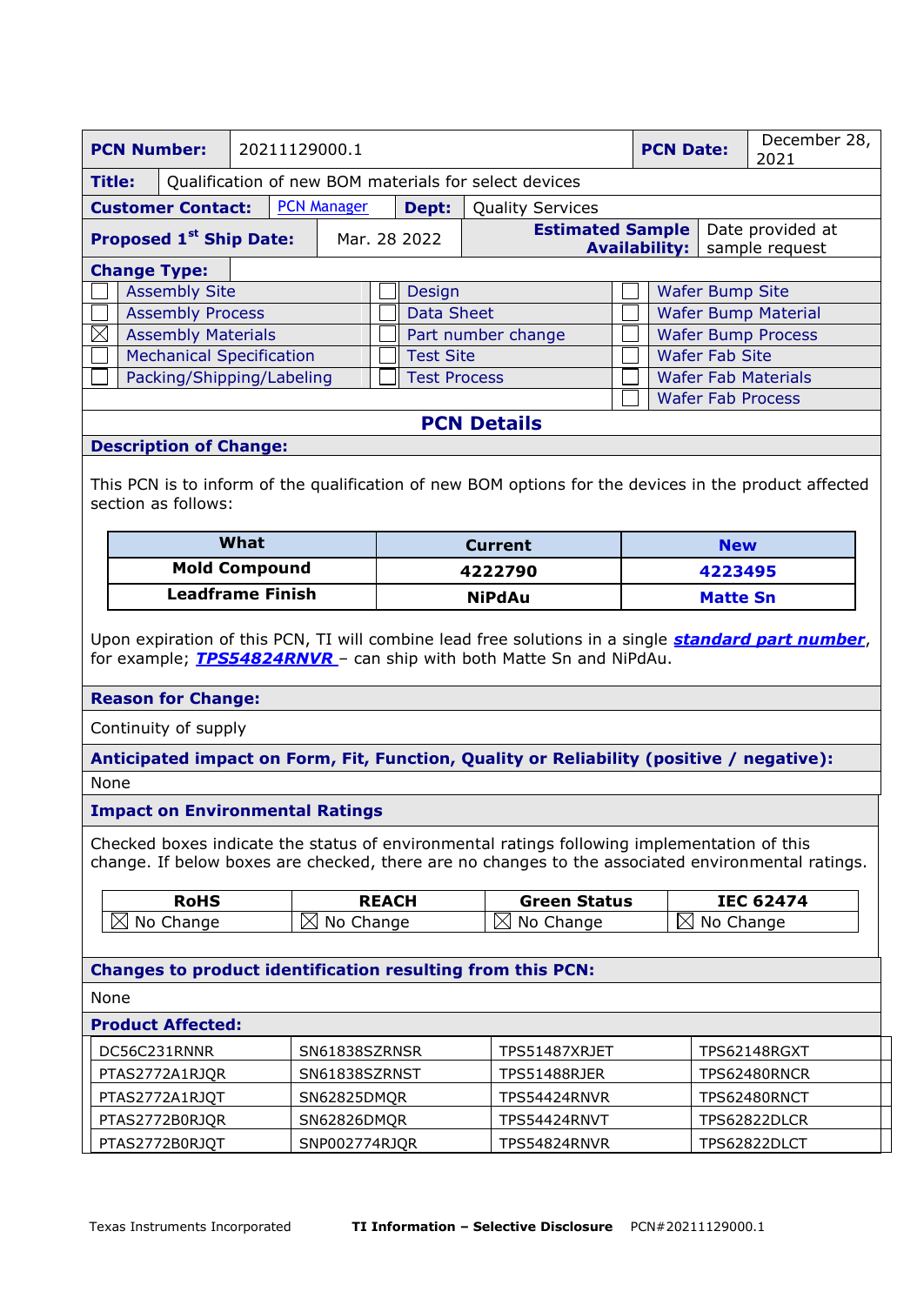| PTAS2772RJQR   | SNP002774RJQT       | TPS54824RNVT         | TPS62823DLCR         |  |
|----------------|---------------------|----------------------|----------------------|--|
| PTAS2772RJQT   | TAS2770RJQR         | TPS548A28RWWR        | TPS62823DLCT         |  |
| PTAS2774RJQR   | TAS2770RJQT         | TPS548A29RWWR        | TPS6282518DMQR       |  |
| PTAS2774RJQT   | TAS2772A1RJQR       | TPS548B28RWWR        | TPS62825DMQR         |  |
| PTPS22993PRLWR | TAS2772A1RJQT       | TPS548B29RWWR        | TPS62825DMQT         |  |
| PTPS22993PRLWT | TAS2772AB0RJQR-S    | TPS54JA20RWWR        | <b>TPS62826DMQR</b>  |  |
| PTPS22993RLWR  | TAS2772AB0RJQT-S    | TPS54JB00RWWR        | TPS62826DMQT         |  |
| PTPS22993RLWT  | TAS2772BB0RJQR-S    | TPS54JB20RWWR        | TPS62840DLCR         |  |
| PTPS548A28RWWT | TAS2772BB0RJQT-S    | TPS568215OARNNR      | TPS62841DLCR         |  |
| PTPS548A29RWWT | TAS2774RJQR         | TPS568215OARNNT      | TPS62849DLCR         |  |
| PTPS548B28RWWR | TAS2774RJQT         | <b>TPS568215RNNR</b> | TPS630250PRNCR       |  |
| PTPS548B28RWWT | TPS2121RUXR         | <b>TPS568215RNNT</b> | TPS630250PRNCT       |  |
| PTPS548B29RWWR | TPS2121RUXT         | <b>TPS568230RJER</b> | <b>TPS630250RNCR</b> |  |
| PTPS548B29RWWT | TPS22993RLWR        | TPS568230RJET        | <b>TPS630250RNCT</b> |  |
| PTPS54JA20RWWT | TPS51393PRJER       | <b>TPS568330RJER</b> | TPS63050RMWR         |  |
| PTPS54JA40RWWR | TPS51393PRJET       | TPS568330RJET        | TPS63050RMWT         |  |
| PTPS54JA40RWWT | <b>TPS51393RJER</b> | TPS56C215RNNR        | <b>TPS63051RMWR</b>  |  |
| PTPS54JB00RWWR | TPS51393RJET        | TPS56C215RNNT        | TPS63051RMWT         |  |
| PTPS54JB00RWWT | TPS51395PRJER       | TPS56C230RJER        | TPS630701RNMR        |  |
| PTPS54JB20RWWR | TPS51395PRJET       | TPS56C231RNNR        | TPS630701RNMT        |  |
| PTPS54JBD1RWWR | <b>TPS51395RJER</b> | <b>TPS61022RWUR</b>  | <b>TPS630702RNMR</b> |  |
| PTPS54JBDCRWWR | TPS51395RJET        | TPS61022RWUT         | TPS630702RNMT        |  |
| PX54JBRSRWWR   | TPS51396ARJER       | TPS61089RNRR         | TPS63070RNMR         |  |
| SN1904038RNWR  | TPS51396ARJET       | TPS61089RNRT         | TPS63070RNMT         |  |
| SN1904038RNWT  | <b>TPS51396RJER</b> | TPS61235PRWLR        | <b>TPS63802DLAR</b>  |  |
| SN1905071RNRR  | TPS51396RJET        | TPS61235PRWLT        | TPS63802DLAT         |  |
| SN1905071RNRT  | TPS51397ARJER       | TPS61236PRWLR        | <b>TPS65295RJER</b>  |  |
| SN2004053RWUR  | TPS51397RJER        | TPS61236PRWLT        | TPS65295RJET         |  |
| SN51395P-1RJER | TPS51486ARJER       | TPS621361RGXR        | TPS65296RJER         |  |
| SN51395RJER    | TPS51486RJER        | TPS621361RGXT        | TPSDC63802DLAR       |  |
| SN566230RJER   | TPS51486RJET        | TPS62136RGXR         | XPS63802DLAR         |  |
| SN566230RJET   | TPS51487XARJER      | TPS62136RGXT         | XTPS51488RJER        |  |
| SN61089RNRR    | TPS51487XRJER       | <b>TPS62148RGXR</b>  | XTPS56C231RNNR       |  |
| SN61089RNRT    |                     |                      |                      |  |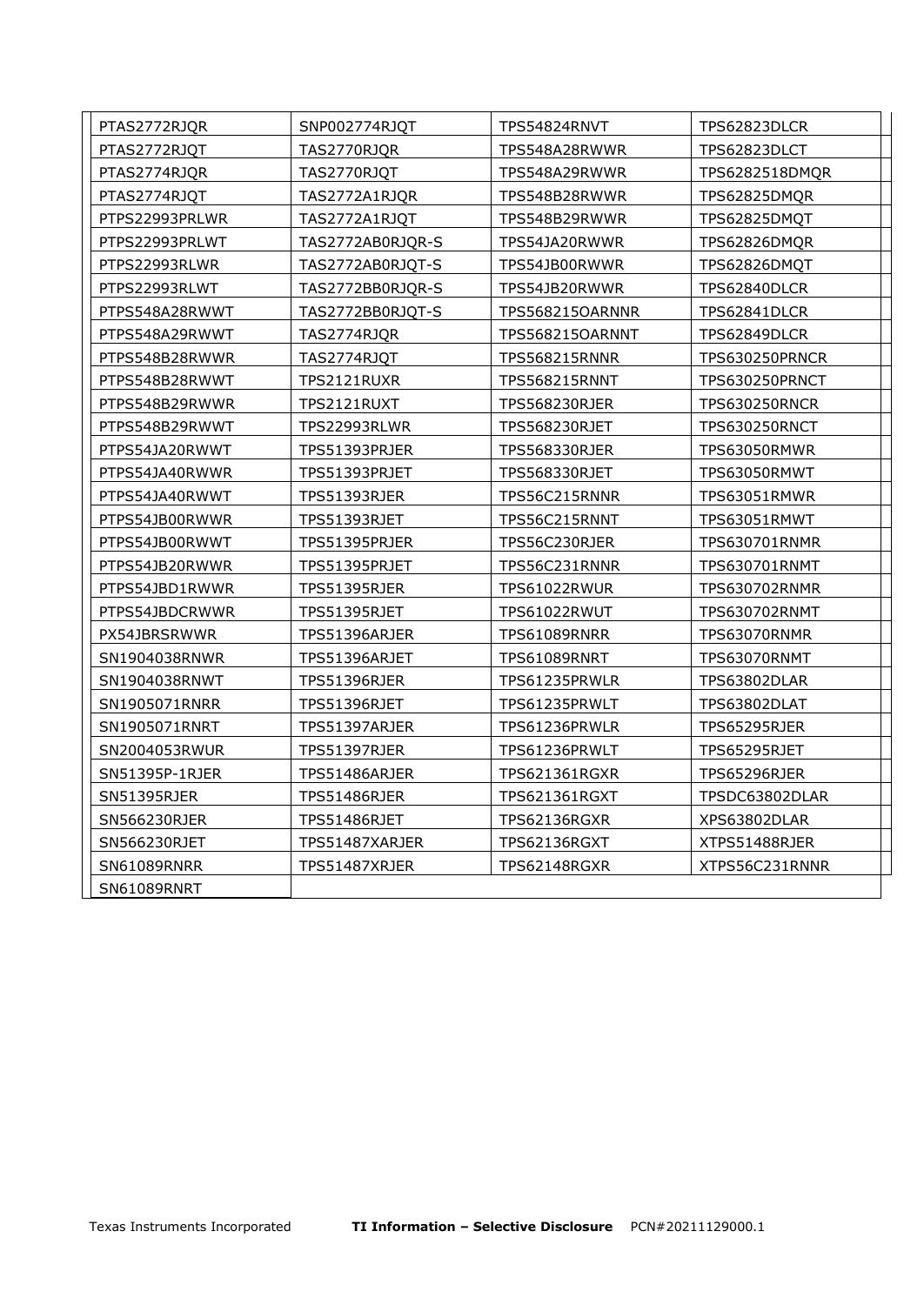

 $\overline{\mathbb{H}}$ 

## **Qualification Results**

Data Displayed as: Number of lots / Total sample size / Total failed

| iype.     | <b>Test Name / Condition</b> | <b>Duration</b>                  | <b>Qual Device:</b><br>SN62825DMQR | <b>Qual Device:</b><br><b>TPS62821DLCR</b> | <b>Qual Device:</b><br><b>TPS62841DLCR</b> |
|-----------|------------------------------|----------------------------------|------------------------------------|--------------------------------------------|--------------------------------------------|
| ТC        | Temperature Cycle, 55C/+125C | 700 Cycles                       | 3/231/0                            | 3/231/0                                    | 3/231/0                                    |
| AC        | Autoclave 121C               | 96 Hours                         | 3/231/0                            | 3/231/0                                    | 3/231/0                                    |
| MQ        | Manufacturability (Assembly) | (per mfg. Site<br>specification) | Pass                               | Pass                                       | Pass                                       |
| <b>SD</b> | Solderability                | Pb Free                          | 3/66/0                             | 3/66/0                                     |                                            |

- QBS: Qual By Similarity

- Qual Device SN62825DMQR is qualified at LEVEL1-260CG

- Qual Device TPS62841DLCR is qualified at LEVEL1-260CG

- Qual Device TPS62821DLCR is qualified at LEVEL1-260CG

- Preconditioning was performed for Autoclave, Unbiased HAST, THB/Biased HAST, Temperature Cycle, Thermal Shock, and HTSL, as applicable

- The following are equivalent HTOL options based on an activation energy of 0.7eV: 125C/1k Hours, 140C/480 Hours, 150C/300 Hours, and 155C/240 Ho - The following are equivalent HTSL options based on an activation energy of 0.7eV: 150C/1k Hours, and 170C/420 Hours

- The following are equivalent Temp Cycle options per JESD47: -55C/125C/700 Cycles and -65C/150C/500 Cycles

Quality and Environmental data is available at TI's external Web site: http://www.ti.com/

Green/Pb-free Status:

Qualified Pb-Free(SMT) and Green

TI Qualification ID: 20210406-139470



**TI Information Selective Disclosure** 

## **Qualification Results**

Data Displayed as: Number of lots / Total sample size / Total failed

| <b>Type</b> | Test Name /<br><b>Condition</b>   | <b>Duration</b>          | <b>Qual Device:</b><br>TPS56C215RNNR | <b>QBS Package Reference:</b><br><b>TPS62085RLTR</b> |
|-------------|-----------------------------------|--------------------------|--------------------------------------|------------------------------------------------------|
| AC.         | Autoclave                         | 121C, 96 Hours           | 3/231/0                              | 3/231/0                                              |
| <b>HAST</b> | <b>Biased HAST</b>                | 130C/85% RH, 96 Hours    |                                      | 3/231/0                                              |
| <b>HTSL</b> | High Temp Storage<br>Bake 150C    | 1000 Hours               | 3/231/0                              | 3/231/0                                              |
| <b>PD</b>   | <b>Physical Dimensions</b>        | (per mechanical drawing) | 3/15/0                               | 3/15/0                                               |
| SD          | Solderability                     | Pb Free                  | 3/66/0                               | 3/66/0                                               |
| ТC          | Temperature Cycle, -<br>55C/+125C | 700 Cycles               | 3/231/0                              | 3/231/0                                              |

- Preconditioning was performed for Autoclave, Unbiased HAST, THB/Biased HAST, Temperature Cycle, Thermal Shock, and HTSL, as applicable

- The following are equivalent HTOL options based on an activation energy of 0.7eV: 125C/1k Hours, 140C/480 Hours, 150C/300 Hours, and 155C/240 Hours - The following are equivalent HTSL options based on an activation energy of 0.7eV: 150C/1k Hours, and 170C/420 Hours

- The following are equivalent Temp Cycle options per JESD47: -55C/125C/700 Cycles and -65C/150C/500 Cycles

Quality and Environmental data is available at TI's external Web site: http://www.ti.com/ Green/Pb-free Status: Qualified Pb-Free(SMT) and Green

TI Qualification ID: 20210224-138809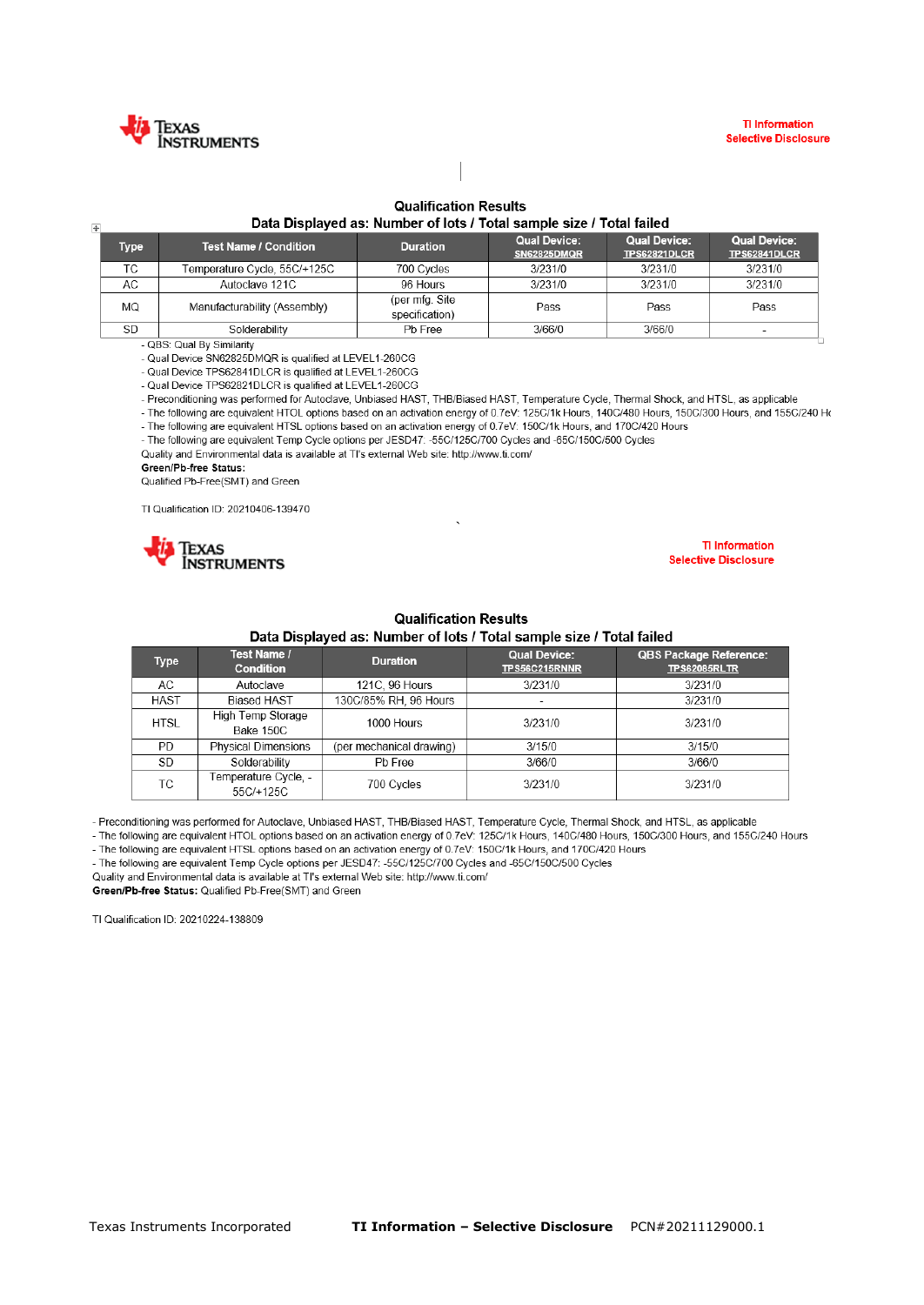

## **Qualification Results** Data Displayed as: Number of lots / Total sample size / Total failed

| <b>Type</b> | <b>Test Name / Condition</b> | <b>Duration</b>               | <b>Qual Device:</b><br>TPS548A28RWWR | <b>Qual Device:</b><br><b>TPS568230RJER</b> |
|-------------|------------------------------|-------------------------------|--------------------------------------|---------------------------------------------|
| ТC          | Temperature Cycle, 55C/+125C | 700 Cycles                    | 3/231/0                              | 3/231/0                                     |
| АC          | Autoclave 121C               | 96 Hours                      | 3/231/0                              | 3/231/0                                     |
| ΜQ          | Manufacturability (Assembly) | (per mfg. Site specification) | Pass                                 | Pass                                        |
| SD          | Solderability                | Pb Free                       | 3/66/0                               | 3/66/0                                      |

- QBS: Qual By Similarity

- Qual Device TPS568230RJER is qualified at LEVEL2-260CG

- Qual Device TPS548A28RWWR is qualified at LEVEL2-260CG

- Preconditioning was performed for Autoclave, Unbiased HAST, THB/Biased HAST, Temperature Cycle, Thermal Shock, and HTSL, as applicable

- The following are equivalent HTOL options based on an activation energy of 0.7eV: 125C/1k Hours, 140C/480 Hours, 150C/300 Hours, and 155C/240 Hours

- The following are equivalent HTSL options based on an activation energy of 0.7eV: 150C/1k Hours, and 170C/420 Hours

- The following are equivalent Temp Cycle options per JESD47: -55C/125C/700 Cycles and -65C/150C/500 Cycles Quality and Environmental data is available at TI's external Web site: http://www.ti.com/

**Green/Pb-free Status:** 

Qualified Pb-Free(SMT) and Green

TI Qualification ID: 20210408-139538

For questions regarding this notice, e-mails can be sent to the contacts shown below or your local Field Sales Representative.

| <b>Location</b> | E-Mail                         |
|-----------------|--------------------------------|
| <b>USA</b>      | PCNAmericasContact@list.ti.com |
| Europe          | PCNEuropeContact@list.ti.com   |
| Asia Pacific    | PCNAsiaContact@list.ti.com     |
| WW PCN Team     | PCN ww admin team@list.ti.com  |

## **IMPORTANT NOTICE AND DISCLAIMER**

TI PROVIDES TECHNICAL AND RELIABILITY DATA (INCLUDING DATASHEETS), DESIGN RESOURCES (INCLUDING REFERENCE DESIGNS), APPLICATION OR OTHER DESIGN ADVICE, WEB TOOLS, SAFETY INFORMATION, AND OTHER RESOURCES "AS IS" AND WITH ALL FAULTS, AND DISCLAIMS ALL WARRANTIES, EXPRESS AND IMPLIED, INCLUDING WITHOUT LIMITATION ANY IMPLIED WARRANTIES OF MERCHANTABILITY, FITNESS FOR A PARTICULAR PURPOSE OR NON-INFRINGEMENT OF THIRD PARTY INTELLECTUAL PROPERTY RIGHTS.

These resources are intended for skilled developers designing with TI products. You are solely responsible for (1) selecting the appropriate TI products for your application, (2) designing, validating and testing your application, and (3) ensuring your application meets applicable standards, and any other safety, security, or other requirements. These resources are subject to change without notice. TI grants you permission to use these resources only for development of an application that uses the TI products described in the resource. Other reproduction and display of these resources is prohibited. No license is granted to any other TI intellectual property